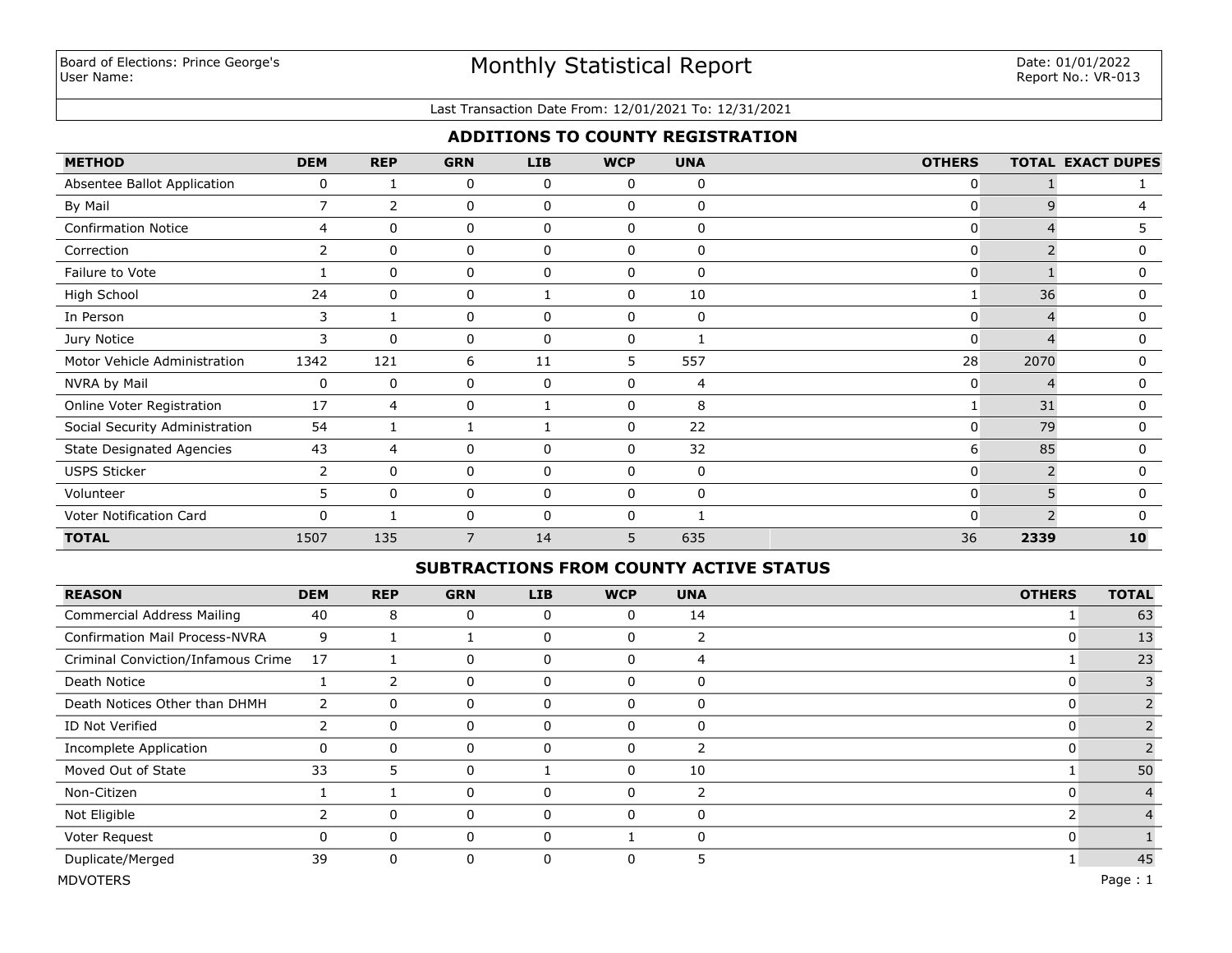Board of Elections: Prince George's User Name:

| 12/01/2021 To: 12/31/2021<br>. Fransaction Date From: 1<br>∟ast |                |       |  |  |  |                       |  |    |        |
|-----------------------------------------------------------------|----------------|-------|--|--|--|-----------------------|--|----|--------|
|                                                                 |                |       |  |  |  |                       |  |    |        |
| Transfer Out<br>County                                          | $- - -$<br>ے ت | -59   |  |  |  | — <b>—</b>            |  | -- | $-780$ |
| <b>TOTAL</b>                                                    | 678            | $- -$ |  |  |  | $\sim$ $\sim$<br>$-1$ |  | ΤA | 992    |

## **AFFILIATION CHANGES**

| <b>CHANGE</b> | <b>DEM</b> | <b>REP</b> | <b>GRN</b> | <b>LIB</b> | <b>WCP</b> | <b>UNA</b> | <b>OTHERS</b> | <b>TOTAL</b> |
|---------------|------------|------------|------------|------------|------------|------------|---------------|--------------|
| From          | 404        | 102        |            |            |            | . – –      | 60            | 752          |
| To            | 209        | 98         |            |            | . -<br>--  | 358        | 62            | 752          |
| <b>TOTAL</b>  | $-195$     | -4         |            |            |            | 185        |               |              |

## **CURRENT ACTIVE REGISTRATION**

| <b>ACTIVITY</b>              | <b>DEM</b> | <b>REP</b> | <b>GRN</b> | <b>LIB</b> | <b>WCP</b> | <b>UNA</b> | <b>OTHERS</b> | <b>TOTAL</b> |
|------------------------------|------------|------------|------------|------------|------------|------------|---------------|--------------|
| <b>BEGINNING OF REPORT</b>   | 466195     | 37685      | 710        | 1229       | 367        | 81596      | 11218         | 599000       |
| ADDITIONS (+)                | 1507       | 135        |            | 14         | 5          | 635        | 36            | 2339         |
| REINSTATED (+)               | 133        | 20         |            | 0          | 0          | 52         |               | 208          |
| CANCELLED (-)                | $-93$      | -9         |            | -1         | -1         | $-21$      | -5            | $-130$       |
| COUNTY TRANSFER OUT (-)      | $-532$     | -59        | $-1$       | $-2$       | $\Omega$   | $-173$     | $-13$         | $-780$       |
| AFFILIATION CHANGES (+ OR -) | $-195$     | $-4$       |            | 3          |            | 185        |               | $\Omega$     |
| * INACTIVATED (-)            | $-51$      | -9         | $-1$       | 0          | $\Omega$   | $-16$      | $-1$          | $-78$        |
| $*$ REACTIVATED $(+)$        | 146        | 8          |            | 0          | $\Omega$   | 29         | ∍             | 186          |
| <b>END OF REPORT TOTALS</b>  | 467110     | 37767      | 718        | 1243       | 378        | 82287      | 11242         | 600745       |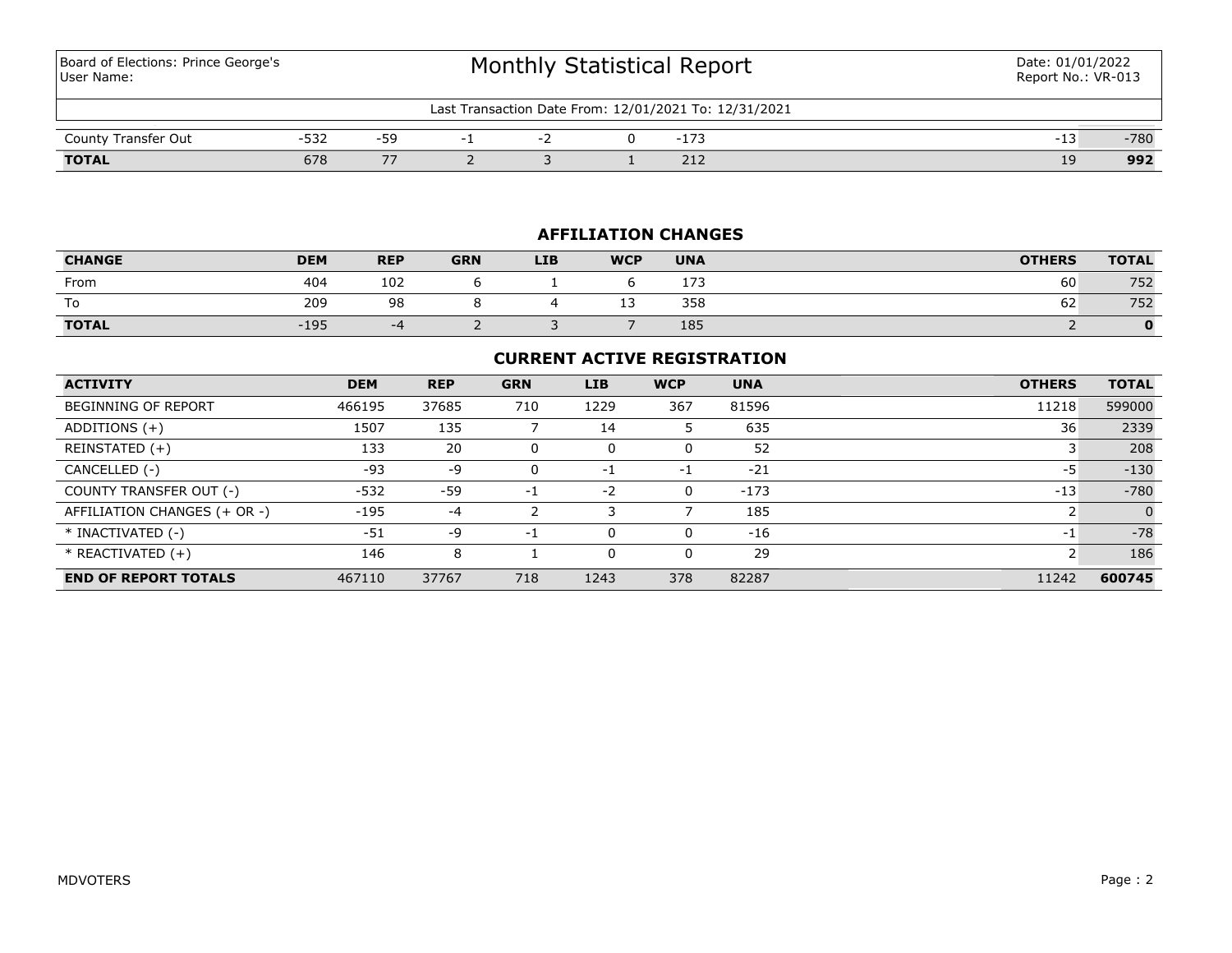#### Last Transaction Date From: 12/01/2021 To: 12/31/2021

### **INACTIVE REGISTRATION**

### **SUBTRACTIONS FROM COUNTY INACTIVE STATUS**

| <b>REASON</b>                      | <b>DEM</b> | <b>REP</b> | <b>GRN</b>   | <b>LIB</b> | <b>WCP</b> | <b>UNA</b>   | <b>OTHERS</b> | <b>TOTAL</b> |
|------------------------------------|------------|------------|--------------|------------|------------|--------------|---------------|--------------|
| By Mail                            |            | 0          | 0            | 0          | 0          |              |               |              |
| <b>Confirmation Notice</b>         |            | 0          | 0            | 0          | 0          |              |               |              |
| Correction                         |            | 0          | 0            | 0          | 0          | 0            |               |              |
| Criminal Conviction/Infamous Crime | 0          |            | 0            | 0          | 0          | 0            |               |              |
| Death Notice                       |            |            | 0            | 0          | 0          | 0            |               |              |
| Motor Vehicle Administration       | 135        | 8          | 0            | 0          | 0          | 25           |               | 169          |
| Moved Out of State                 | 180        | 57         | 0            | 0          | 0          | 55           |               | 294          |
| <b>State Designated Agencies</b>   |            |            | 0            | 0          | 0          | 0            |               |              |
| Duplicate/Merged                   |            | 0          | 0            | 0          | 0          | $\mathbf{0}$ | C             |              |
| County Transfer Out                | $-24$      | $-2$       | 0            | O          | O          | $-3$         | $-2$          | $-31$        |
| <b>TOTAL</b>                       | 354        | 70         | $\mathbf{0}$ | $\Omega$   | $\Omega$   | 86           | 5             | 515          |

# **CURRENT INACTIVE REGISTRATION**

| <b>ACTIVITY</b>              | <b>DEM</b> | <b>REP</b> | <b>GRN</b> | <b>LIB</b> | <b>WCP</b> | <b>UNA</b> | <b>OTHERS</b> | <b>TOTAL</b> |
|------------------------------|------------|------------|------------|------------|------------|------------|---------------|--------------|
| <b>BEGINNING OF REPORT</b>   | 23915      | 2828       | 68         | 169        | 13         | 6322       | 511           | 33826        |
| $*$ INACTIVATED $(+)$        | 51         | 9          |            |            | 0          | 16         |               | 78           |
| *REACTIVATED (-)             | $-147$     | $-10$      | $\Omega$   |            | 0          | $-28$      | $-1$          | $-186$       |
| COUNTY TRANSFER OUT (-)      | $-24$      | $-2$       | $\Omega$   |            | 0          | -3         | -2            | $-31$        |
| AFFILIATION CHANGES (+ OR -) |            |            |            |            | 0          |            |               | $\Omega$     |
| CANCELLED FROM INACTIVE (-)  | $-233$     | $-62$      | $\Omega$   |            | 0          | $-59$      | -4            | $-358$       |
| PENDING FROM INACTIVE (-)    |            |            |            |            | 0          |            |               | $\Omega$     |
| <b>TOTAL INACTIVE</b>        | 23562      | 2763       | 69         | 169        | 13         | 6248       | 505           | 33329        |

## **ACTIVE AND INACTIVE REGISTRATION TOTAL REGISTRATION RECORDS**

| <b>ACTIVITY</b>       | <b>DEM</b> | <b>REP</b> | <b>GRN</b> | <b>LIB</b> | <b>WCP</b> | <b>UNA</b> | <b>OTHERS</b> | <b>TOTAL</b> |
|-----------------------|------------|------------|------------|------------|------------|------------|---------------|--------------|
| ACTIVE REGISTRATION   | 467110     | 37767      | 718        | 1243       | 378        | 82287      | 1242          | 600745       |
| INACTIVE REGISTRATION | 23562      | 2763       | 69         | 169        |            | 6248       | 505           | 33329        |
| <b>TOTAL RECORDS</b>  | 490672     | 40530      | 787        | 1412       | 391        | 88535      | 11747         | 634074       |